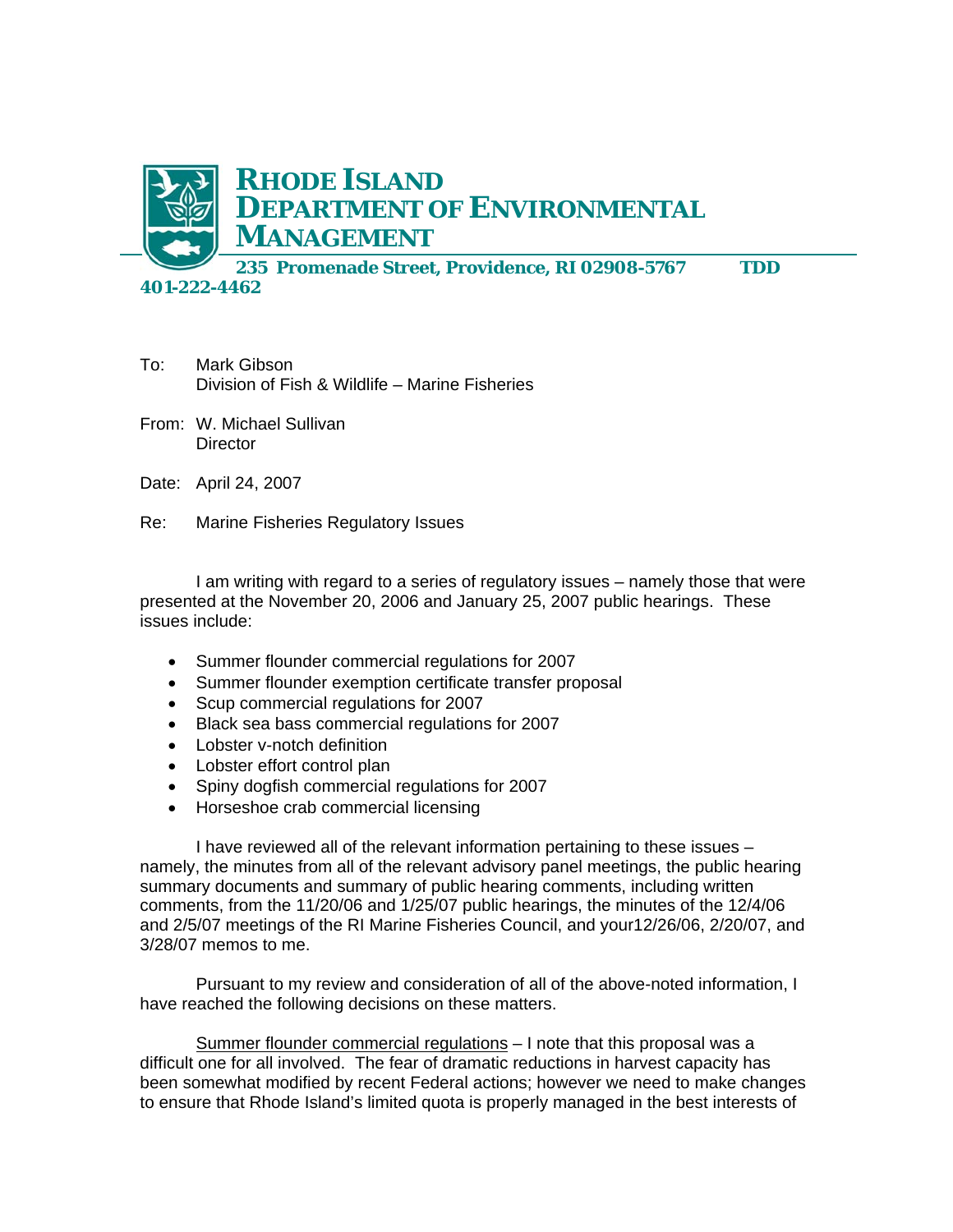all participants in the fishery. I commend the industry, the advisory panel, and the Council for giving the matter such careful and thoughtful consideration.

 The fishery should be kept open as much as possible during the beginning and middle of the summer. This can be done without unfair disadvantage to any one particular sector. Thus I direct the merger of Summer I and Summer II seasons, as recommended, and set the limit consistent with current 100 pounds/day.

I also concur with the recommended **Friday/Saturday closure**. I direct it to commence on 1 June to allow for sufficient notice. It will establish a 5-day/week fishery rather than a 7-day/week fishery, and should thereby help to extend the season. It is a conservation-oriented approach in that it provides a 48-hour period each week during which the stock is not subject to any commercial fishing pressure. It will put us in synchrony with Massachusetts, which has a closed commercial fishery for fluke on Fridays and Saturdays from June 10 – Oct 31. Additional monitoring and enforcement will have to be implemented. Current gill net regulations dictating their tending at 24 hour or small intervals will need to be enforced throughout the season, and particularly during the Friday/Saturday closures.

 The recommended **summer aggregate program** needs to be tested with a trial run during 2007. I direct it to commence on 1 June so that notices, applications and processes can begin immediately. The summer aggregate limit should be set at 350 pounds/day. The program should enable participants to operate more efficiently, using less fuel and generating less by-catch, since they will be fishing in more concentrated time frames, rather than every day. When not fishing on fluke, they can either remain at dock, or target other species, allowing for more diversification. The program also offers to help stretch out the quota, since those participating will only be able to harvest about 75% of what they could harvest if they fished every day.

 Per your recommendations, which appear to be consistent with the Council's advice, I direct that the summer aggregate program include the following provisions: available only to those not participating in the winter aggregate program for fluke; available only to those with fluke exemption permits; and to be terminated when 80 percent of the combined summer allocation is harvested. It should also be made clear that the Friday/Saturday closures apply to all commercial fishermen, including those participating in the aggregate program.

The **winter II possession limit** shall be 225 pounds/day effective November 1, as recommended.

Summer flounder exemption certificate transfer proposal – I note that this proposal is a technical clarification, aimed at bringing the upgrade and transfer provisions of the state's summer flounder exemption certificate program in line with the federal program for permit transfers. I further note that the proposal was unanimously supported by the summer flounder advisory panel and the full Council, with no public comment, and that you too urge adoption. I concur, and ask that you prepare the matter for formal adoption.

Scup commercial regulations – I note that there are two commercial-scup-related issues to be decided upon, one emanating from the Nov. 20 hearing and the other from the Jan. 25 hearing. I will address them together.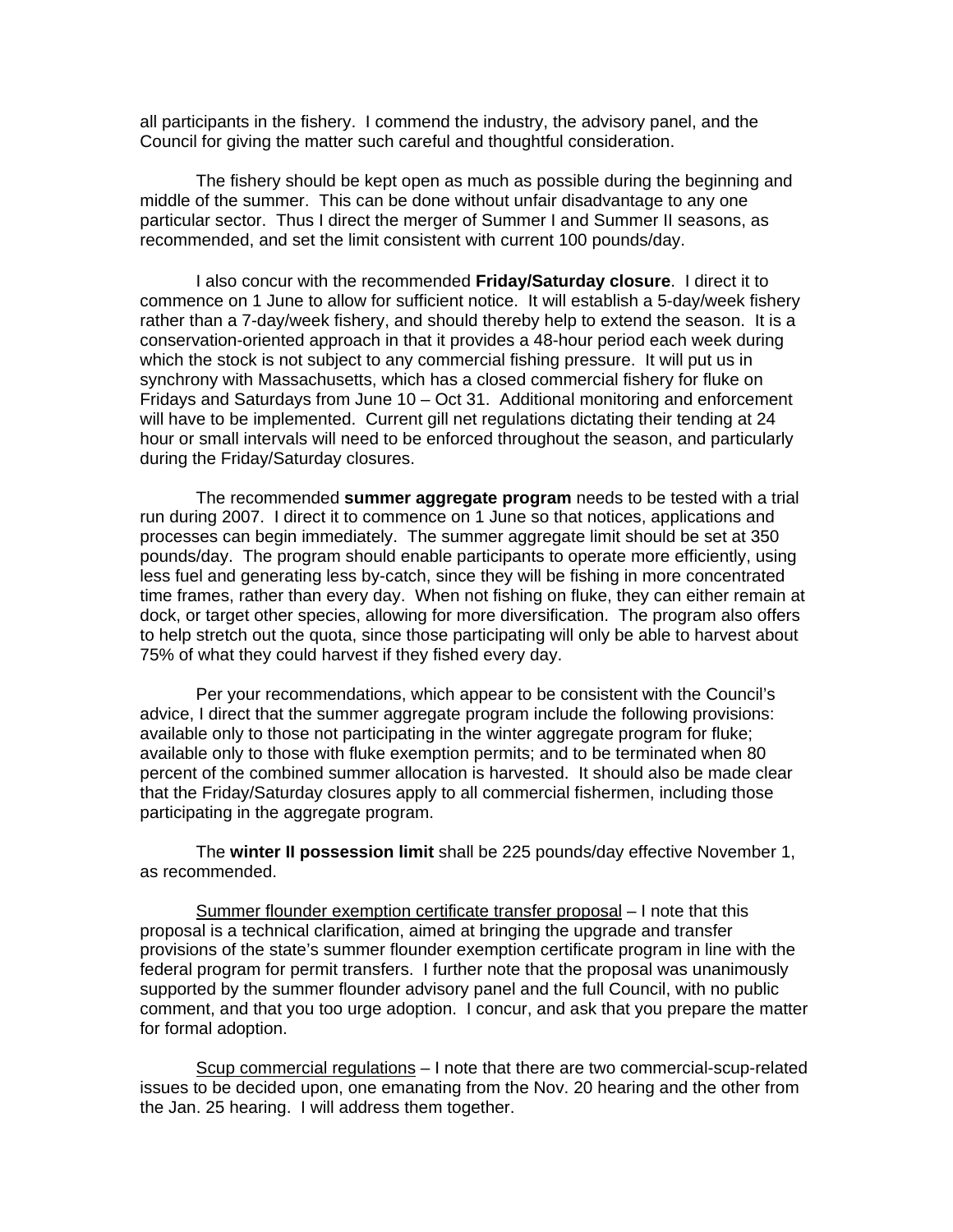First, with regard to the *quota management* issue (considered at the 11/20 hearing), I note that there were two proposals offered for consideration, in addition to maintaining the status quo. The first proposal is to increase the set aside for June from 10% to 12%. The second proposal is to shift the allocation of the overall quota from 60% floating fish trap/40% general category to 40% floating fish trap/60% general category. I note that the scup/black sea bass advisory panel recommended remaining at status quo, three of the four individuals who testified at the public hearing recommended remaining at status quo or increasing the June set aside to 12%, the Council urged adoption of the June set-aside increase, and you share that recommendation. I concur, and ask that you prepare the matter for formal adoption.

 I appreciate your thoughts, which follow on those offered by the Commercial Rod and Reel Association, regarding the historical allocation underlying the 60/40 split between the trap companies and the rest of the commercial industry. However, I see no basis for changing the dedicated quota share for the trap sector at this time, particularly since the commercial scup quota has not been reached over the past few years. I do encourage further discussion and analysis of the issue, as it is important to ensure that quota shares are appropriately allocated among sectors, and not necessarily fixed in accordance with historical factors that may have changed over time.

 Second, with regard to the *starting possession limit in the winter 2 subperiod* issue (considered at the 1/25 hearing), I note that the proposal is to mirror the federal limit, once that is set by NMFS. I further note that the proposal was unanimously supported by the scup/black sea bass advisory panel and the full Council, with no public comment, and that you too urge adoption. I concur, and ask that you prepare the matter for formal adoption.

Black sea bass commercial regulations -- – I note that there are two commercialblack sea bass-related issues to be decided upon, one emanating from the Nov. 20 hearing and the other from the Jan. 25 hearing. I will address them together.

 First, with regard to the *quota management* issue (considered at the 11/20 hearing), I note that there were no suggestions offered by anyone to modify the program. As such, I support maintaining the status quo for 2007.

 Second, with regard to the *escape vent size* issue (considered at the 1/25 hearing), I note that the proposal is to comply with an ASMFC requirement by increasing the number of escape vents in black sea bass pots to two, with both being in the parlor portion of the trap, and requiring that the vents be 2.5" in diameter if circular in shape. I further note that the proposal was unanimously supported by the scup/black sea bass advisory panel and the full Council, with no substantive public comment, and that you too urge adoption. I concur, and ask that you prepare the matter for formal adoption.

Lobster v-notch definition – Given the pressing need to have a permanent measure in place by April 10, which is when the emergency measure expired, I previously decided (on March 22) to enact a permanent 1/8" v-notch definition. So there is no need to take any further regulatory action with regard to this matter. As indicated in the Department's 3/22/07 press release, I felt that it was important not to put RI fishermen at a competitive disadvantage with MA fishermen by adopting a different, and more stringent, v-notch standard. Moreover, despite the very impressive push by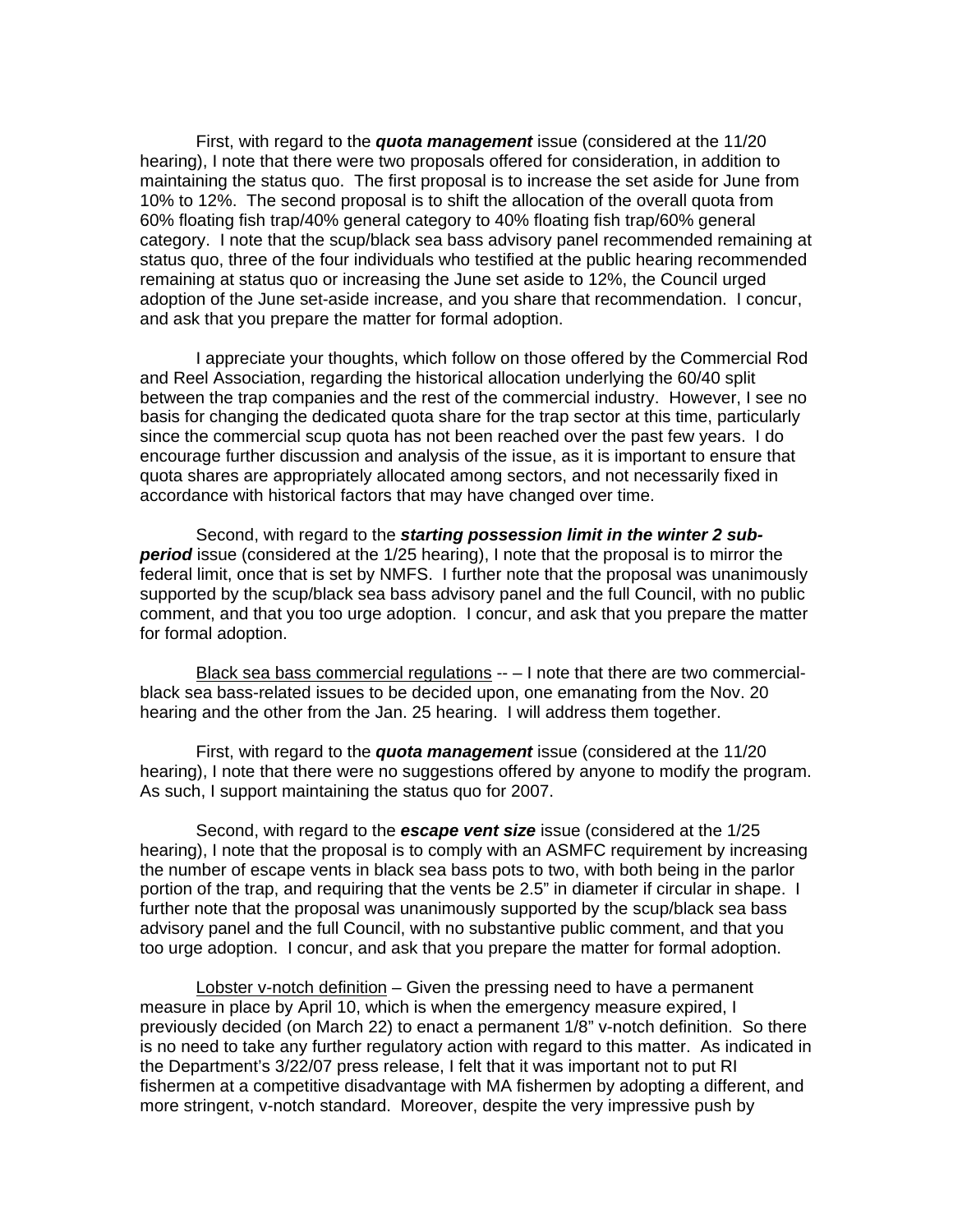proponents of the zero-tolerance standard to do what is best for the resource, I ultimately decided that we can do more by 1) continuing to v-notch lobsters throughout their range, and 2) adopting a uniform v-notch standard throughout their range. I applaud and strongly support the ongoing work being done by the ASMFC – and, at my request, by Dr. Stan Cobb, Dr. Jeremy Collie, and you – on these issues, and I look forward to moving forward with appropriate recommendations as they emerge. I have received an initial report, and will be responding by the end of this month.

Lobster effort control plan – Given the pressing need to have a clarified and improved set of regulations in place prior to making any final decisions on appeals, I previously decided (on April 9) to enact the revised regulations governing the lobster effort control plan. So there is no need to take any further regulatory action with regard to this action (recognizing, however, that the allocation transfer component of the program, which was the subject of a public hearing earlier this month, remains pending).

The decision I reached on April  $9<sup>th</sup>$  was to promulgate the new, improved regulations, which essentially just improve the clarity of the original set, with two important changes. The first change I agreed to was to strike the word "sustained" from sub-section 15.14.2-9(b) relating to the "reported traps fished" values. While this was added to the proposal, at my request, to help address a valid concern (involving outlier traps and their effect on allocations), I recognize that there was strong opposition – by the public and the Council -- to the proposed adoption of a sustained-traps standard, and so I opted not to pursue it. The second change I agreed to was to replace "and" with "and/or" at the end of sub-section 15.14.2-8(b)(i). As urged by several individuals who commented at the public hearing, this change will allow for additional flexibility with regard to the documentation required to establish material incapacitation on the basis of a medical condition. I believe this flexibility comports with the intent of the material incapacitation provision set forth by Addendum VII to Amendment 3 to the Interstate Fishery Management Plan for American Lobster. Moreover, based on advice from legal counsel, I am concerned that if we are not appropriately flexible in our review of medical hardship cases, we run the risk of violating federal standards set forth under the Americans with Disabilities Act (ADA).

 For the same reason as that given above, I decided not to follow the Council's recommendation to not allow consideration, under appeal, of an applicant whose fishing performance was *adversely affected* due to a material incapacitation. I believe that the more stringent standard – i.e., *prevented from fishing* – is too restrictive and not in keeping with the intent of Addendum VII. And, on the advice of legal counsel, I believe that the more stringent standard would expose the State to a possible legal challenge of our entire process pursuant to an ADA complaint. I recognize that this issue could subject the State to a possible non-compliance finding by the ASMFC, but I am confident that we can meet that challenge, if it presents itself, by demonstrating of being accommodating with regard to legitimate claims of medical hardship that directly impacted an individual's fishing performance during the qualifying period. Moreover, I am committed to ensuring that the provision is applied judiciously, so that it would only potentially affect a relatively small number of (deserving) appellants.

Spiny dogfish regulations – I note that the this proposal is to increase the daily possession limits for spiny dogfish from 600 pounds to 2,000 pounds during the period May 1 – October 31, and from 300 pounds to 2,000 pounds during the period November 1 – April 30. I further note that the intent of the proposal is to follow through on the